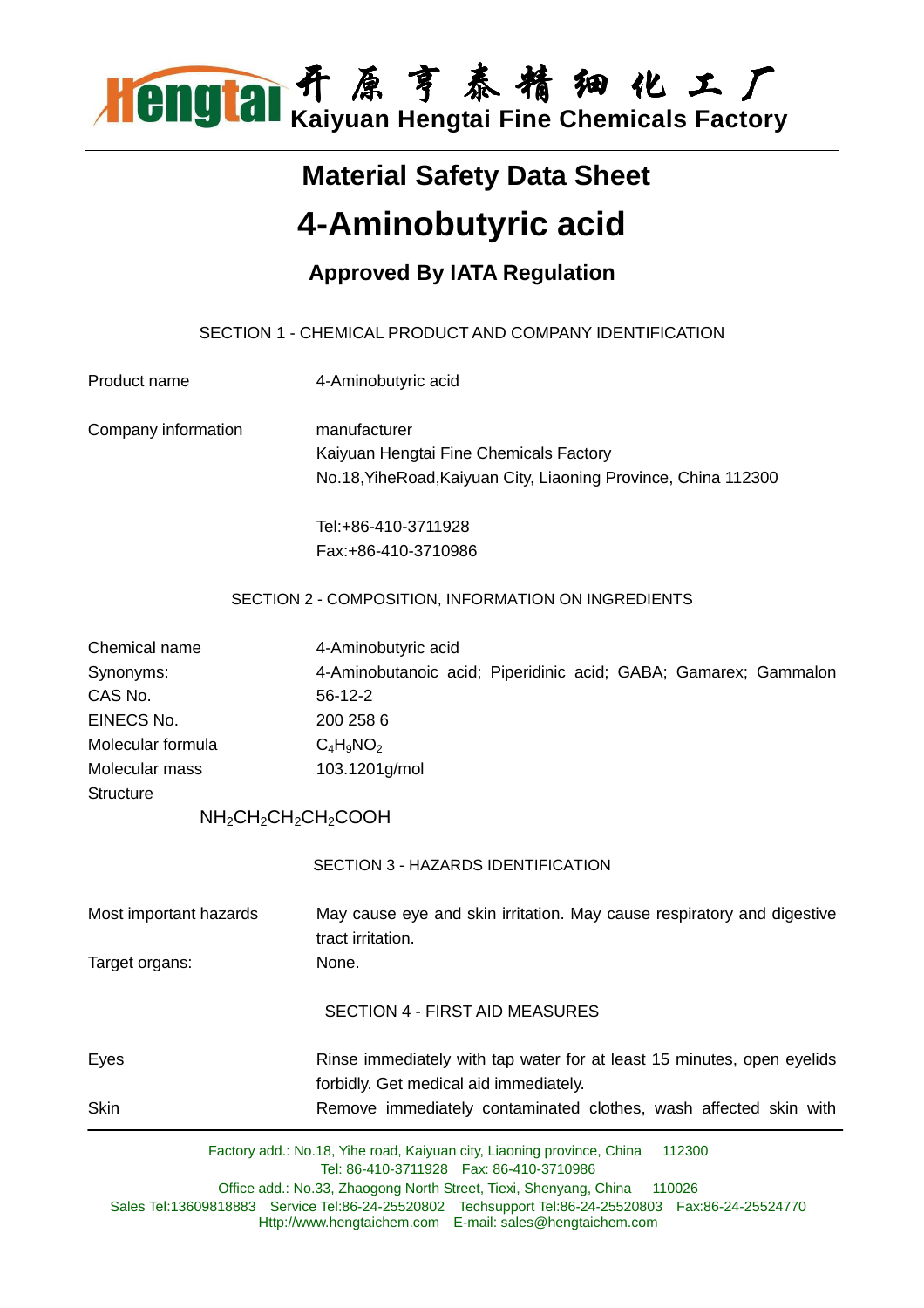## 开 原 亨 泰 精 细 化 工 厂 **Kaiyuan Hengtai Fine Chemicals Factory**

|                                                 |                              | water and soap, do not use any solvents                                             |  |  |  |
|-------------------------------------------------|------------------------------|-------------------------------------------------------------------------------------|--|--|--|
| Inhalation                                      |                              | Remove he casualty to fresh air and keep him/her calm.                              |  |  |  |
|                                                 |                              | Consult physician.                                                                  |  |  |  |
| Notes to physician                              |                              | Treat symptomatically                                                               |  |  |  |
|                                                 |                              | <b>SECTION 5 - FIRE FIGHTING MEASURES</b>                                           |  |  |  |
|                                                 | Suitable extinguishing media | Water spray jet, dry powder, form, carbon dioxide                                   |  |  |  |
| Specific hazards<br>Protection of fire-fighters |                              | Consider dust explosion hazard.                                                     |  |  |  |
|                                                 |                              | Precipitate gases/vapors/mists with water spray                                     |  |  |  |
|                                                 |                              | SECTION 6 - ACCIDENTAL RELEASE MEASURES                                             |  |  |  |
|                                                 | Environmental protection     | Do not allow to enter drains or waterways.                                          |  |  |  |
| Methods for cleaning up                         |                              | Collect solids(avoid dust formation) and hand over to waste removal                 |  |  |  |
|                                                 |                              | Clean contaminated areas with little ethanol                                        |  |  |  |
|                                                 |                              |                                                                                     |  |  |  |
|                                                 |                              | SECTION 7 - HANDLING and STORAGE                                                    |  |  |  |
| Handling                                        |                              |                                                                                     |  |  |  |
|                                                 | <b>Technical measures</b>    | processing in closed systems, if possible superposed by inert gas(e.g.<br>nitrogen) |  |  |  |
|                                                 |                              | Local exhaust ventilation necessary                                                 |  |  |  |
|                                                 |                              | Take precautionary measures against electrostatic charging                          |  |  |  |
|                                                 |                              | Avoid dust formation; very high dust explosion hazard                               |  |  |  |
|                                                 | Suitable materials           | Stainless steel, aluminium, enamel, glass, polyethylene                             |  |  |  |
|                                                 |                              | When plastics are used, possible electrostatic charges must be                      |  |  |  |
|                                                 |                              | Considered.                                                                         |  |  |  |
| Storage                                         |                              |                                                                                     |  |  |  |
|                                                 | Storage conditions           | Store in a dry place, room temperature                                              |  |  |  |
|                                                 | Validity                     | 30 months, 20 to $25^{\circ}$ , in the unopened original container, see "best use   |  |  |  |
|                                                 |                              | before" date stated on the label.                                                   |  |  |  |
|                                                 | Packaging materials          | Tightly closing; aerial: stainless steel, glass, aluminium, enamel,                 |  |  |  |
|                                                 |                              | polyethylene, plywood (lined with polyethylene bag), cardboard (lined               |  |  |  |
|                                                 |                              | with polyethylene bag)                                                              |  |  |  |
|                                                 |                              | SECTION 8 - EXPOSURE CONTROLS, PERSONAL PROTECTION                                  |  |  |  |
|                                                 |                              |                                                                                     |  |  |  |

Factory add.: No.18, Yihe road, Kaiyuan city, Liaoning province, China 112300 Tel: 86-410-3711928 Fax: 86-410-3710986 Office add.: No.33, Zhaogong North Street, Tiexi, Shenyang, China 110026 Sales Tel:13609818883 Service Tel:86-24-25520802 Techsupport Tel:86-24-25520803 Fax:86-24-25524770 Http://www.hengtaichem.com E-mail: sales@hengtaichem.com Engineering measuresUse adequate general or local exhaust ventilation to keep airborne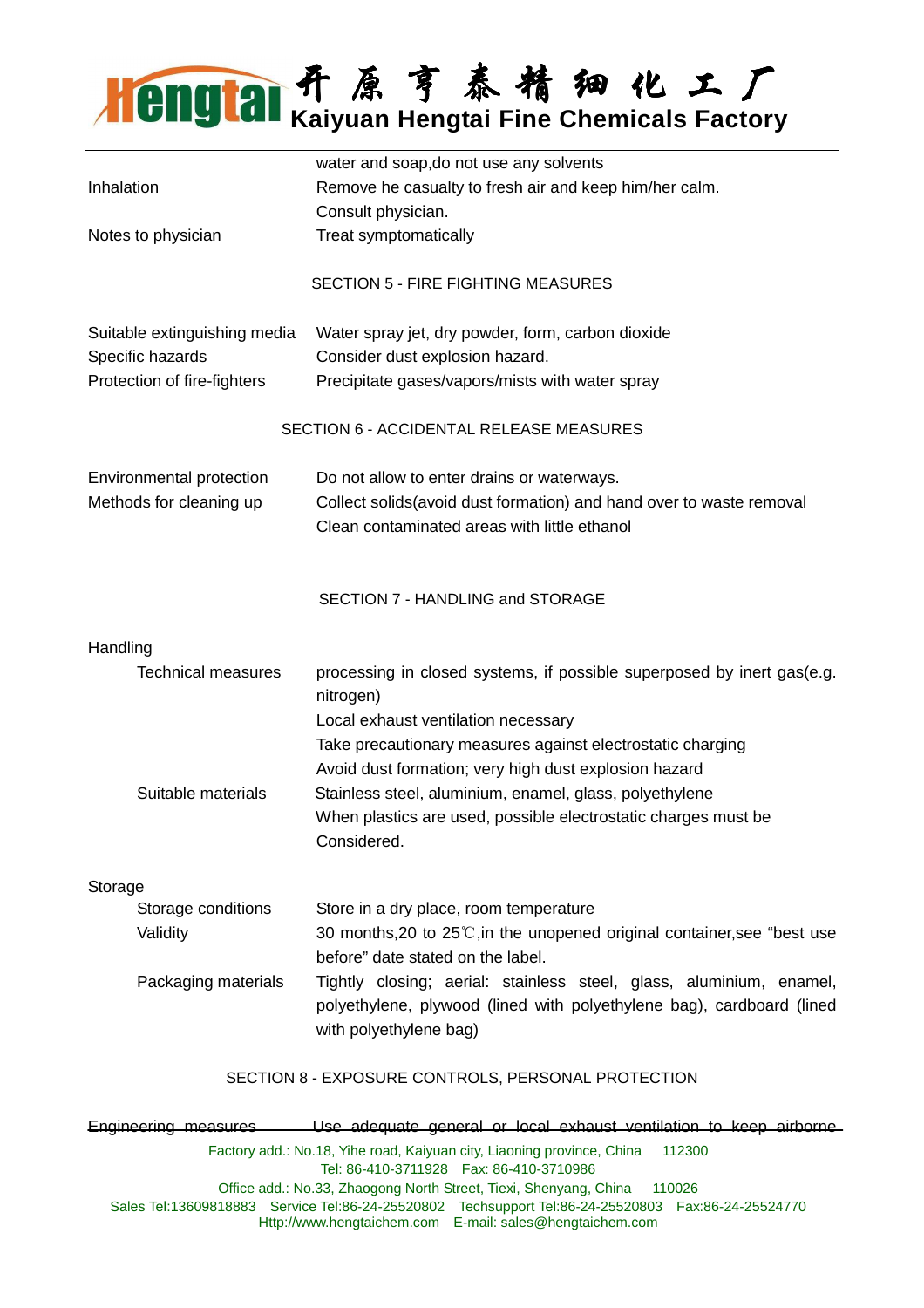

concentrations below the permissible exposure limits.

|                                                |  |                                            | Chemicals name   ACGIH   NIOSH   OSHA-Final PELs                         |                                                                                         |  |  |  |
|------------------------------------------------|--|--------------------------------------------|--------------------------------------------------------------------------|-----------------------------------------------------------------------------------------|--|--|--|
|                                                |  |                                            | 4-Aminobutyric acid   none listed   none listed   none listed            |                                                                                         |  |  |  |
| <b>OSHA Vacated PELs:</b>                      |  |                                            |                                                                          |                                                                                         |  |  |  |
|                                                |  |                                            | 4-Aminobutyric acid: No OSHA Vacated PELs are listed for this chemicals. |                                                                                         |  |  |  |
| Personal protective equipment                  |  |                                            |                                                                          |                                                                                         |  |  |  |
|                                                |  |                                            | respirator with independent air supply                                   | Respiratory protection In case of open handling or accidental release: particle mask or |  |  |  |
| Hand protection                                |  | Protective gloves                          |                                                                          |                                                                                         |  |  |  |
| Eye protection                                 |  | Safety glasses                             |                                                                          |                                                                                         |  |  |  |
|                                                |  |                                            | SECTION 9 - PHYSICAL AND CHEMICAL PROPERTIES                             |                                                                                         |  |  |  |
| Colour                                         |  | White to off-white                         |                                                                          |                                                                                         |  |  |  |
| Form                                           |  | solid                                      |                                                                          |                                                                                         |  |  |  |
| Odour                                          |  | None reported                              |                                                                          |                                                                                         |  |  |  |
| Solubility                                     |  |                                            | alcohol, ether or benzene. It is ending to prism in alcohol.             | soluble in water and soluble slightly in thermal alcohol, insoluble in cool             |  |  |  |
| Melting point                                  |  | 197~204°C                                  |                                                                          |                                                                                         |  |  |  |
|                                                |  |                                            | SECTION 10 - STABILITY AND REACTIVITY                                    |                                                                                         |  |  |  |
| Conditions to avoid                            |  | Incompatible materials                     |                                                                          |                                                                                         |  |  |  |
| Materials to avoid                             |  | strong oxidizing agents                    |                                                                          |                                                                                         |  |  |  |
|                                                |  |                                            | SECTION 11 - TOXICOLOGICAL INFORMATION                                   |                                                                                         |  |  |  |
|                                                |  |                                            |                                                                          |                                                                                         |  |  |  |
| RTECS#:                                        |  |                                            |                                                                          |                                                                                         |  |  |  |
| CAS# 56-12-2: ES6300000                        |  |                                            |                                                                          |                                                                                         |  |  |  |
| $LD_{50}/LC_{50}$ :                            |  |                                            |                                                                          |                                                                                         |  |  |  |
| Carcinogenicity:                               |  | CAS# 56-12-2: Oral, mouse: LD50=12680mg/kg |                                                                          |                                                                                         |  |  |  |
| 4-Aminobutyric acid-                           |  |                                            |                                                                          |                                                                                         |  |  |  |
| Not listed by ACGIH, IARC, NIOSH, NTP, or OSHA |  |                                            |                                                                          |                                                                                         |  |  |  |

Factory add.: No.18, Yihe road, Kaiyuan city, Liaoning province, China 112300 Tel: 86-410-3711928 Fax: 86-410-3710986 Office add.: No.33, Zhaogong North Street, Tiexi, Shenyang, China 110026 Sales Tel:13609818883 Service Tel:86-24-25520802 Techsupport Tel:86-24-25520803 Fax:86-24-25524770 Http://www.hengtaichem.com E-mail: sales@hengtaichem.com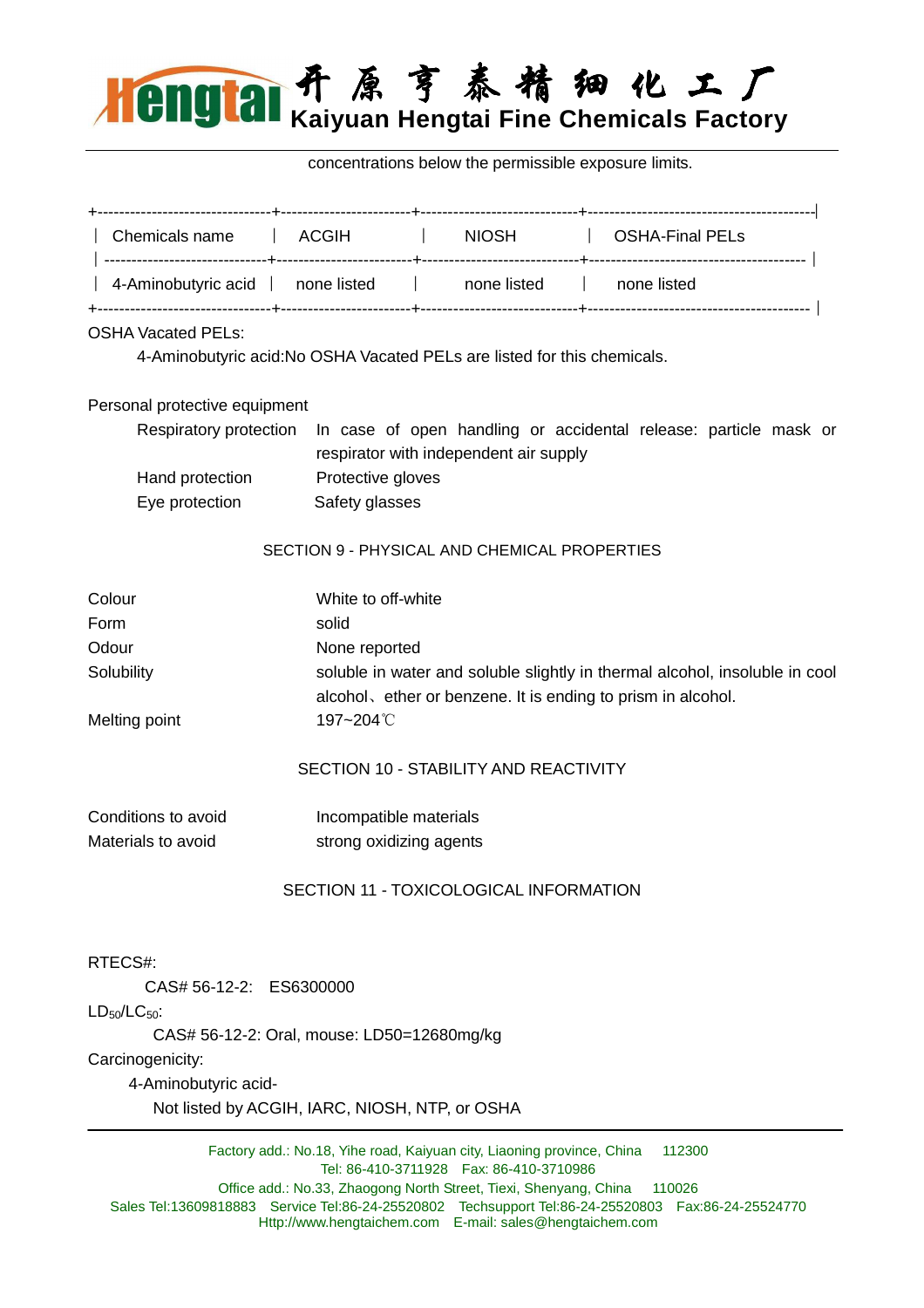## 开 原 亨 泰 精 细 化 工 厂 **Kaiyuan Hengtai Fine Chemicals Factory**

#### SECTION 12 - ECOLOGICAL **INFORMATION**

| Inherent biodegradability | None listed                        |
|---------------------------|------------------------------------|
| Ecotoxicity               | None listed                        |
| Air pollution             | Observe local/national regulations |

SECTION 13 - DISPOSAL CONSIDERATIONS

Chemical waste generators must determine whether a discarded chemical is classified as a hazardous waste.

US EPA guidelines for the classification determination are listed in 40 CFR parts 261.3.additionally,waste generators must consult state and local hazardous waste regulations to ensure complete and accurate classification.

RCRA P-Series:None listed.

RCRA U-Series;None listed.

#### SECTION 14 - TRANSPORT INFORMATION

Note Not classified by transport regulations

#### SECTION 15 - REGULATORY INFORMATION

| US FEDEFAL                                                            |
|-----------------------------------------------------------------------|
| TSCA                                                                  |
| CAS#56-12-2 is listed on the TSCA inventory.                          |
| Health & safety reporting list                                        |
| None of the chemicals are on the health & safety reporting list.      |
| Chemicals test rules                                                  |
| None of the chemicals in this product are under a chemical test rule. |
| Section 12b                                                           |
| None of the chemicals are listed under TSCA section 12b.              |
| TSCA significant new use rule                                         |
| None of the chemicals in this material have a SNUR under TSCA.        |
| SARA                                                                  |
| Section 302(RQ)                                                       |
| None of the chemicals in this material have an RQ.                    |

Factory add.: No.18, Yihe road, Kaiyuan city, Liaoning province, China 112300 Tel: 86-410-3711928 Fax: 86-410-3710986 Office add.: No.33, Zhaogong North Street, Tiexi, Shenyang, China 110026 Sales Tel:13609818883 Service Tel:86-24-25520802 Techsupport Tel:86-24-25520803 Fax:86-24-25524770 Http://www.hengtaichem.com E-mail: sales@hengtaichem.com